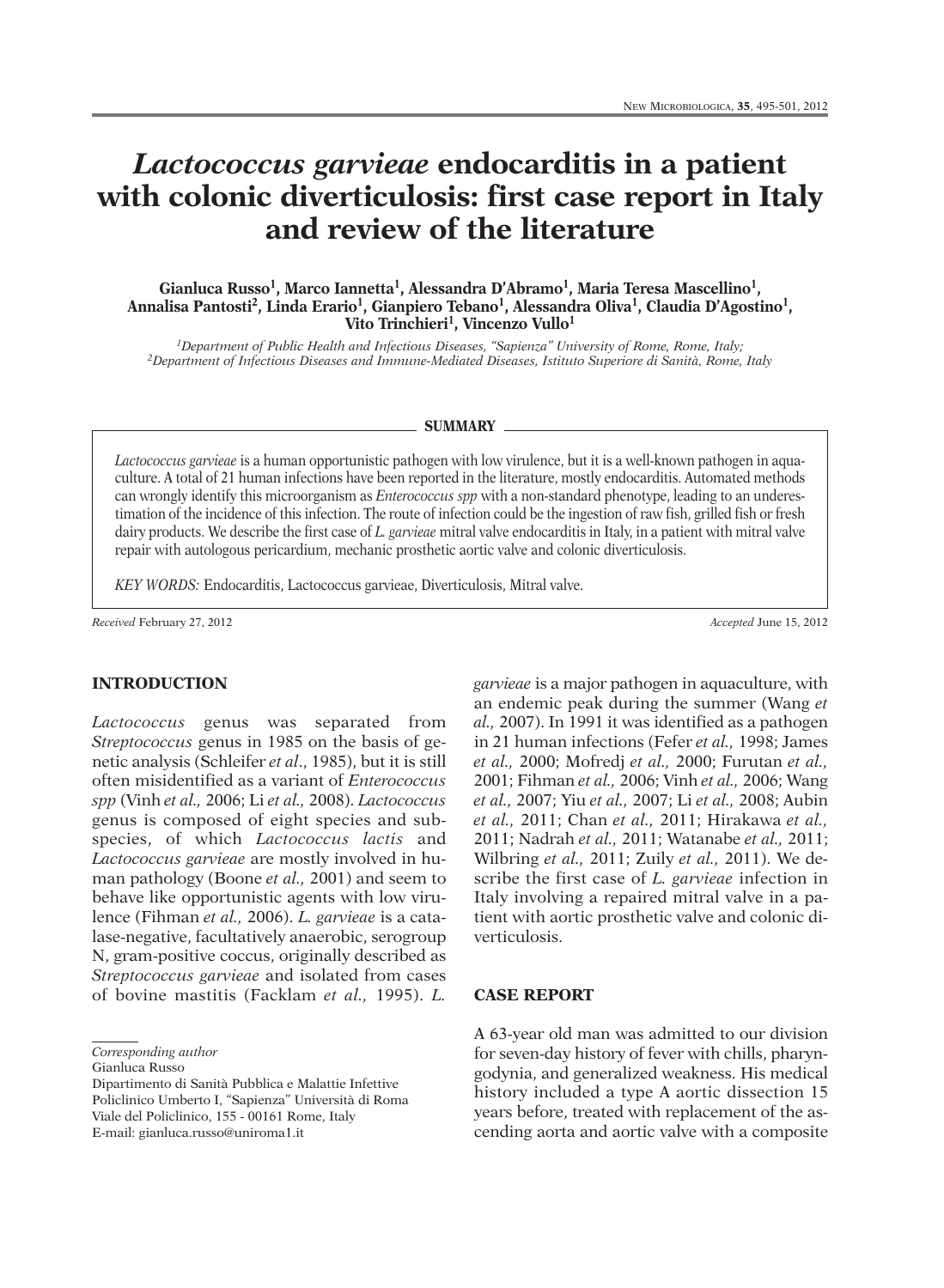graft. At that time he started both anticoagulant treatment and therapy for severe arterial hypertension. Seven years later an abdominal aortic aneurysm was diagnosed. After three years, the patient developed aortic prosthetic valve endocarditis and severe mitral insufficiency: thus, aortic valve substitution with mechanical prosthesis and mitral valve plastic surgery with autologouspericardium were performed. Few months later, the patient was again admitted to hospital for an aortic prosthetic valve endocarditis due to *Enterococcus faecalis*. A colonoscopy was performed showing diverticulosis. After two years, the patient underwent a deep dental tartar ablation without antibiotic prophylaxis and developed a new episode of aortic prosthetic valve endocarditis due to *E. faecalis*; at that time, a colonoscopy showed diverticulosis with signs of diverticulitis.

On the present admission, the patient was febrile (38.5°C), tachycardic (94 beats/minute), with arterial blood pressure of 100/60 mmHg. Physical examination revealed a grade III/VI mitral systolic murmur, and an aortic systolic click; moderate hepatomegaly and abdominal soft murmur over abdominal aorta; hypotrophy and hypotonia of the left leg as infantile poliomyelitis sequela. Laboratory data showed anaemia (Red Blood Cells count 3440000/mmc; haemoglobin 9.9 g/dl), moderate neutrophilia (81%) with normal leucocyte count (White Blood Cells count 8600/mmc), high reactive C-protein (RCP 9.1 mg/dl; normal value <0.5 mg/dl), lactate dehydrogenase (LDH 394 UI/L; normal value 40-480 UI/L), rheumatic factor within normal range; the pre-therapeutic creatinine clearance was 71 ml/min; microscopic examination of urine sediment showed haematuria.

Three blood cultures were taken from separate venipuncture at 30-minute intervals and a transoesophageal echocardiography (TOE) disclosed a vegetative mass on the mitral valve annulus. Considering the patient's cardiologic history and the lack of involvement of the mechanical prosthetic aortic valve, an empiric antibiotic treatment for infective endocarditis with vancomycin 500 mg every 6 h plus gentamicin 80 mg every 8 h was started. After 72 h of incubation, the three blood cultures showed the growth of *L. garvieae* and the empiric antibiotic therapy was continued. Creatinine clearance was 68 ml/min and 51

ml/min at the end of the 1<sup>st</sup> and 2<sup>nd</sup> week of treatment, respectively. After two weeks of treatment, gentamicin was stopped and vancomycin was replaced by ampicillin 3 g every 6 h, because of high pre- and post-administration serum vancomycin concentrations (40 pg/ml and 54 pg/ml respectively; normal range 5-10 pg/ml and 20-40 pg/ml respectively).

At the end of the 1st week of antibiotic treatment the patient was no longer febrile; a control TOE, performed at the end of the 4th week of antibiotic therapy, showed disappearance of the mass on the mitral valve annulus and RCP was normal. The patient was discharged with specific nutritional advice, and the prescription of intestinal disinfection in the first two weeks of each month alternating two different intestinal antibiotics (rifaximin or neomycin plus bacitracin). The patient remained clinically well after 6 months of followup, and monthly controls of inflammatory markers and serum creatinine, were persistently normal; the TOEs, performed every three months, did not show any sign suggestive for endocarditis.

Our isolate was a gram-positive, catalase-negative, non-haemolytic, non-mobile coccus, able to grow at 10°C but not at 45°C (unlike the genus *Enteroccocus*), positive at bile-esculin reaction, facultative anaerobic with similar biochemical characteristics to *Enterococus spp*, although it was Lancefield serogroup D-negative. It did not require particular growth conditions and it was detected in common culture media. Species identification was performed by both manual (API Rapid ID 32 Strep system, bio-Merieux) and automated (Vitek® 2 cards, bio-Merieux) biochemical methods.

The identification of *L. garvieae* was excellent (99.9%) through both techniques. Molecular methods based on the 16S rRNA gene sequences (1500 bases), confirmed the presence of *L. garvieae* with 100% identity with the corresponding sequences of the type strain of *L. garvieae* ATCC 49156 (Patel *et al.,* 1998). The antibiotic susceptibility pattern was performed by both the Vitek® 2 and the E-test method (Fihman *et al.,* 2006), but the results of the latter were considered more reliable.

Concerning the E-test, plates containing Brain Hearth Infusion agar (BHI agar-BD) were used, and antimicrobial agents were tested at concen-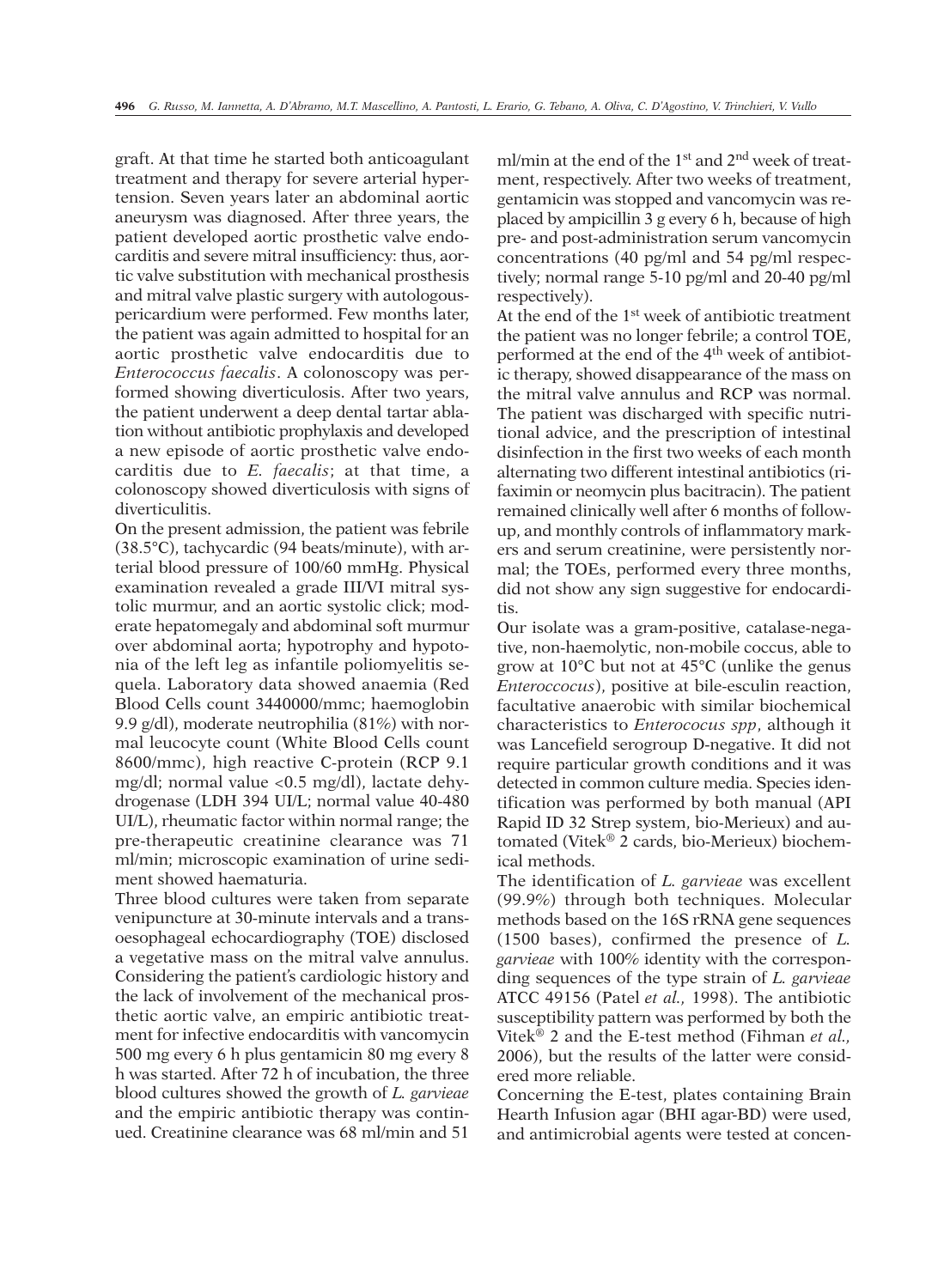| <b>TABLE 1 - Pattern of antibiotic susceptibility</b> |
|-------------------------------------------------------|
| of Lactococcus garvieae isolated in our patient       |
| (E-test method).                                      |

| Antibiotic                                                             | MIC<br>(mcg/ml) | Interpretation |
|------------------------------------------------------------------------|-----------------|----------------|
| Erythromycin                                                           | 0.125           | S              |
| Penicillin                                                             | $\overline{2}$  | I              |
| Cefotaxime                                                             | 0.5             | S              |
| Levofloxacin                                                           | 0.5             | S              |
| Tetracycline                                                           | 0.5             | S              |
| Imipenem                                                               | 0.023           | S              |
| Ampicillin                                                             | 0.25            | S              |
| Amoxicillin/Clavulanic Acid                                            | 0.5             | S              |
| Ciprofloxacin                                                          | 0.75            | S              |
| Daptomycin                                                             | 0.125           | S              |
| Rifampin                                                               | >64             | $\mathsf{R}$   |
| Bacitracin                                                             | >64             | R              |
| Clindamycin*                                                           | >64             | $\mathsf{R}$   |
| Vancomycin                                                             | $\overline{2}$  | S              |
| Gentamicin                                                             | $\overline{2}$  | S              |
| Teicoplanin                                                            | 0.5             | S              |
| $*I$ actorogonic complete unlike $I$ datic is resistant to elindamyoin |                 |                |

\**Lactococcus garvieae*, unlike *L. lactis*, is resistant to clindamycin.

trations ranging from 0.016 to 256 mcg/ml. The agar plates were inoculated by confluent swabbing of the surface with the adjusted *inoculum* suspension.

The E-test strips were aseptically placed onto the dried surfaces of each inoculated agar plate. The minimal inhibitory concentrations (MICs) were read after 24 hours of incubation following manufacturer's instructions.

According to the European Committee on Antimicrobial Susceptibility Testing (EUCAST) breakpoints for streptococci, our strain was considered resistant to clindamycin, bacitracin, rifampin and susceptible to the other antibiotics listed in the Table 1.

### **DISCUSSION**

The case we report here is the 14<sup>th</sup> described case of *L. garvieae* infective endocarditis, the first in Italy, and the first involving a mitral valve repaired with autologous pericardium, affecting a patient with colonic diverticulosis. In our patient the present infective endocarditis was the 4th episode over a 6-year period. The first episode, which occurred in the absence of microbiological identification, involved prosthetic aortic valve leading to surgical replacement of the mechanical prosthesis. The second and third episodes of endocarditis, both involving aortic prosthetic mechanical valve, were due to *E. faecalis*. Biochemical identification of such strains was further revaluated and the hypothesis that they could belong to *Lactoccoccus* genus was excluded. Concerning the present endocarditis, which involved the mitral valve (previously repaired with autologous pericardium) and which was due to *L. garvieae*, the diagnosis was performed according to Duke's criteria (2 major criteria were met) (Durack *et al.,* 1994). The empiric antibiotic treatment administered after blood culture sampling did not include rifampin because of a major interaction with current oral anticoagulant treatment. Furthermore, the involvement of the prosthetic aortic valve was excluded with a TOE performed within 24 hours after hospital admission. Considering the recurrence of endocarditis and the colonic diverticulosis affecting our patient, a colectomy was recommended, but the patient refused the operation. For this reason, at discharge and in order to reduce the risk of diverticulitis and consequent bacteraemia, an intestinal disinfection in the first 2 weeks of each month, alternating rifaximin with neomycin plus bacitracin was prescribed.

*L. garvieae* is considered a rare human pathogen with low virulence but it is a well-known fish pathogen, especially in cultured marine and freshwater fish species, and it is also found as a contaminant in dairy products (Fortina *et al.,* 2007).

In the majority of the case reports, the ingestion of contaminated food is the most probable source of the infections due to *L. garvieae* (Table 2). Our strain was lactase negative and this phenotype is more frequent in the strains isolated from fish (Fortina *et al.*, 2007). Consequently the ingestion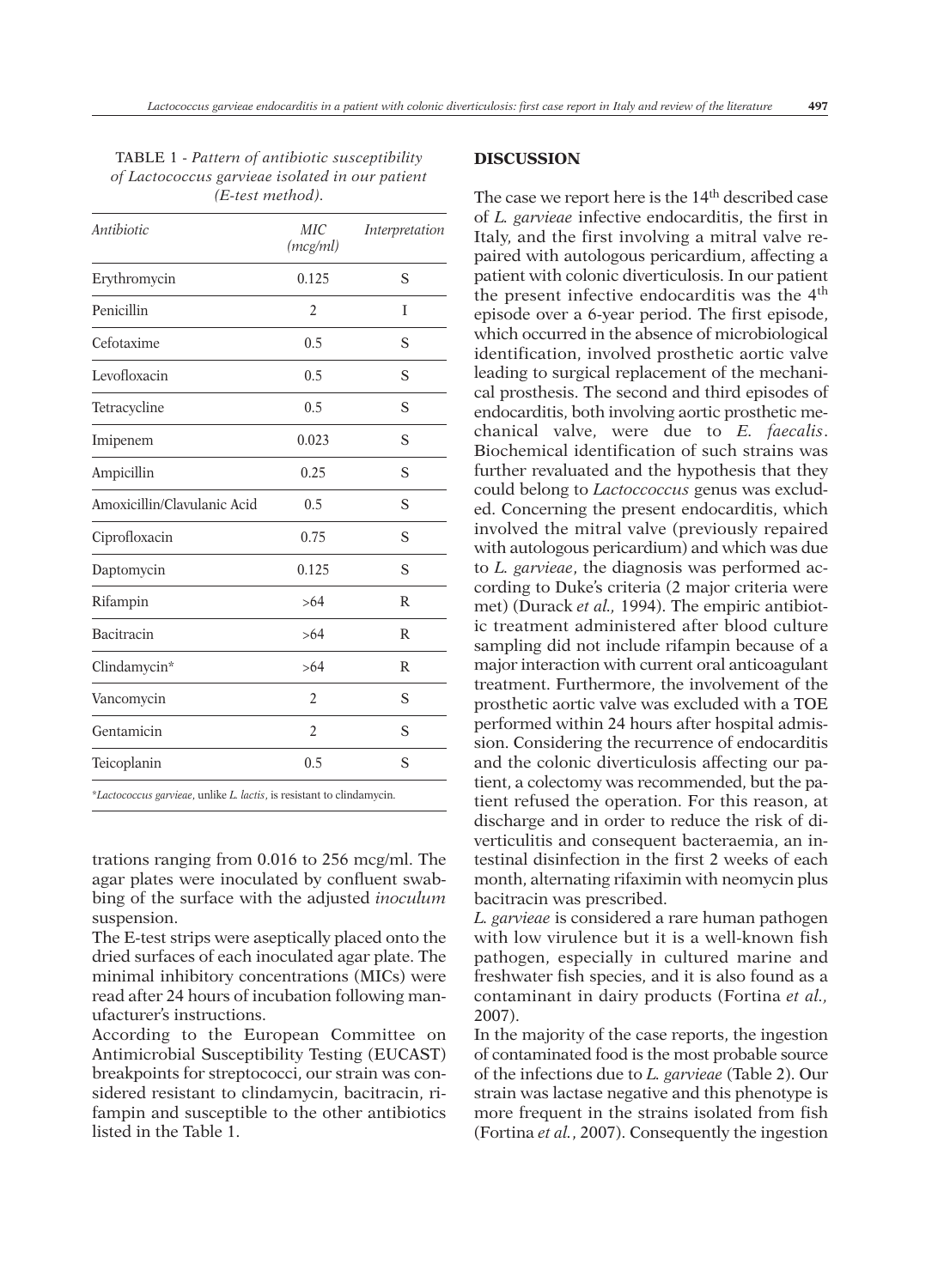| References                  | Age/sex | Type of<br>infection                          | Predisposing<br>conditions                            | Risk factor                                      | Comorbidities                                                                                                       | Therapy<br><i>(duration)</i>                          | <i><u><b>Outcome</b></u></i>                            |
|-----------------------------|---------|-----------------------------------------------|-------------------------------------------------------|--------------------------------------------------|---------------------------------------------------------------------------------------------------------------------|-------------------------------------------------------|---------------------------------------------------------|
| Aubin<br>et al.,<br>2011    | 71/F    | Hip<br>prosthesis<br>infection                | Hip<br>prosthesis                                     | Fishmonger                                       | Obesity, AH,<br>DM, alcohol<br>abuse, ischemic<br>cardiomyopathy,<br>hemochromatosis                                | <b>CTX &amp; LEV</b><br>$(12 \text{ weeks})$          | Clinical<br>improvement                                 |
| Chan et al., 70/M<br>2011   |         | Spondy-<br>lodiscitis                         | Antacid<br>therapy                                    | 1                                                | $\sqrt{2}$                                                                                                          | <b>AMP</b><br>$(6 \text{ weeks})$                     | Clinical<br>improvement                                 |
| Hirakawa<br>et al.,<br>2011 | 58/F    | <b>PMV IE</b>                                 | Metallic<br><b>PMV</b>                                | Gingival<br>perforation<br>with a "fish<br>bone" | AH, DM,<br>Dyslipidemia                                                                                             | <b>VAN</b><br>(4 weeks)                               | Clinical<br>improvement                                 |
| Nadrah<br>et al.,<br>2011   | 81/M    | Bacteremia                                    | PMV, PAV,<br>Tricuspid<br>valve plastic,<br>pacemaker | Diverticular<br>disease                          | CHF, AH, CRF,<br>anemia, reflux<br>esophagitis,<br>hypothyroidism                                                   | TZP. Then<br>AMP (6weeks)<br>& GEN<br>(first 15 days) | Clinical<br>improvement                                 |
| Watanabe<br>et al.,<br>2011 | 55/F    | <b>NMV IE</b>                                 | $\sqrt{2}$                                            | $\sqrt{2}$                                       | $\sqrt{2}$                                                                                                          | PEN G & GEN.<br>Then CTX &<br>GEN (9 weeks)           | Mycotic<br>aneurysm,<br>pneumonia,<br>renal<br>embolism |
| Wilbring<br>et al.,<br>2011 | 55/M    | PTV IE                                        | Mechanic<br>PTV, chronic<br>parodontitis              | Fish farmer                                      | Previous<br>NTV IE                                                                                                  | VAN & GEN.<br>then AMC &<br>LEV (8 weeks)             | Clinical<br>improvement                                 |
| James<br>et al.,<br>2010    | 56/F    | Osteomyelitis<br>and possible<br>endocarditis | Xenograph<br>PAV                                      | $\sqrt{2}$                                       | $\overline{1}$                                                                                                      | VAN. Then<br>Teico<br>$(12 \text{ weeks})$            | Clinical<br>improvement                                 |
| Zuily<br>et al.,<br>2010    | 64/F    | PMV IE                                        | Metallic PMV,<br>pacemaker,<br>colon polyp            | $\overline{1}$                                   | Pacemaker,<br>paroxysmal atrial<br>fibrillation,<br><b>HCV</b> cirrhosis                                            | AMX & GEN<br>$(6 \text{ weeks})$                      | Clinical<br>improvement                                 |
| Li et al.,<br>2008          | 41/M    | <b>NMV IE</b>                                 |                                                       | Chef by<br>profession                            | $\sqrt{2}$                                                                                                          | PEN G & GEN<br>$(30 \text{ days})$                    | Mitral valve<br>replacement                             |
| Yiu et al.,<br>2007         | 67/M    | NMV IE                                        |                                                       | $\sqrt{2}$                                       | CAF, rheumatic<br>heart disease,<br>previous NMV IE                                                                 | AMP (6 weeks)<br>plastic                              | Mitral valve                                            |
| Vinh<br>et al.,<br>2006     | 80/M    | NAV IE                                        | $Polyp(s)$ ?                                          | $\sqrt{2}$                                       | DM, hypercho-<br>lesterolemia,<br>coronary artery<br>disease, remote<br>resection of<br>malignant colonic<br>polyps | AMP (6 weeks)                                         | Aortic valve<br>replacement<br>with<br>bioprosthesis    |

TABLE 2 - *Clinical characteristics of the 21 cases of Lactococcus garvieae associated infections (published in literature since 1991).*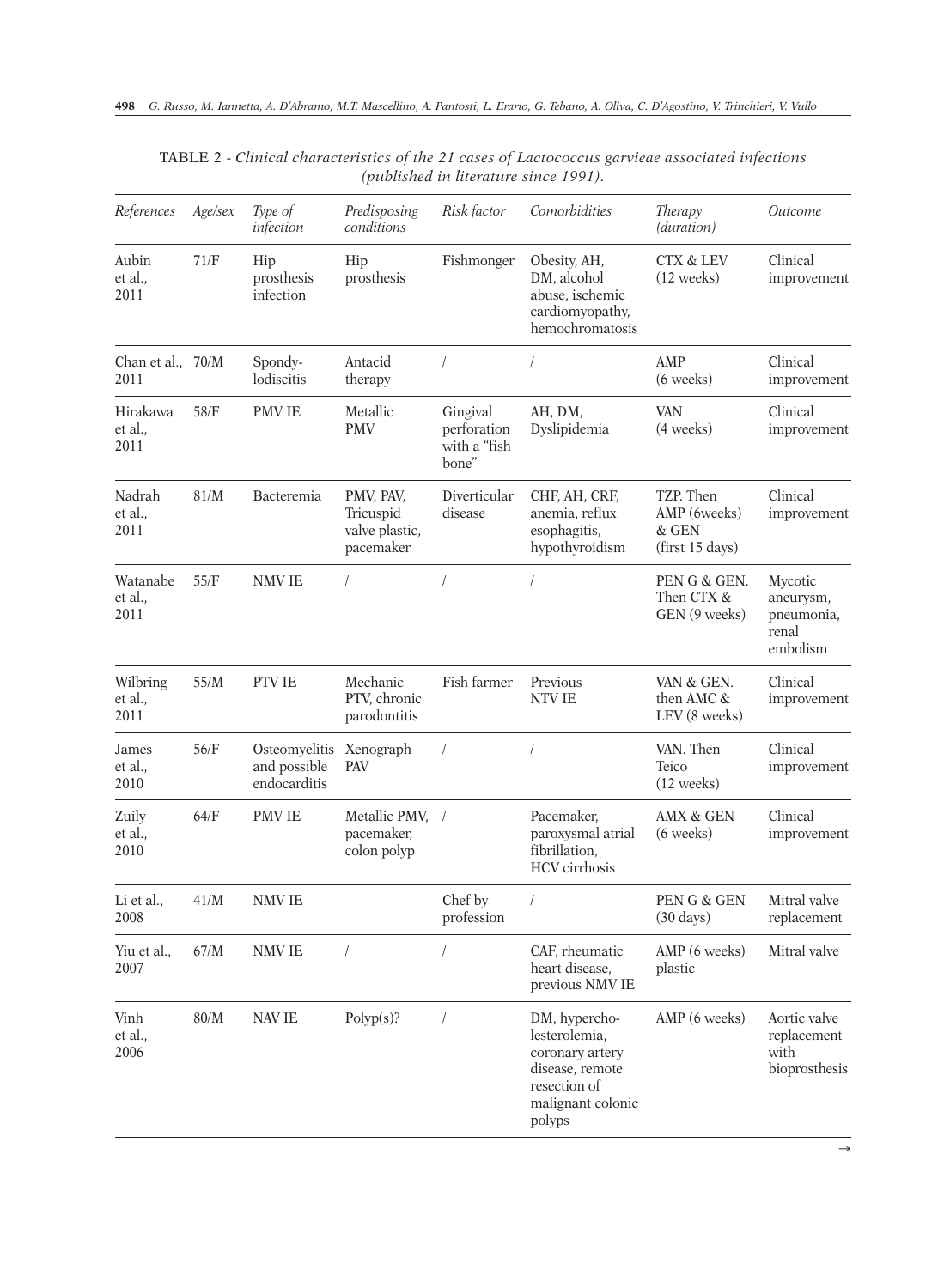| $\rightarrow$ References   | Age/sex   | Type of<br>infection                             | Predisposing<br>conditions                                         | Risk factor                             | Comorbidities                                                                                                            | Therapy<br>(duration)                                                         | <i><u>Outcome</u></i>                                            |
|----------------------------|-----------|--------------------------------------------------|--------------------------------------------------------------------|-----------------------------------------|--------------------------------------------------------------------------------------------------------------------------|-------------------------------------------------------------------------------|------------------------------------------------------------------|
| Fihman<br>et al.,<br>2006  | 86/F      | PAV IE                                           | Aortic valve<br>bioprosthesis                                      | Duodenal<br>ulcer                       |                                                                                                                          | AMX & GEN<br>(7 weeks)                                                        | Clinical<br>improvement                                          |
|                            | 72/M      | <b>NMV IE</b>                                    | Mitral valve<br>prolapsed,<br>gastric ulcer                        | Eating of<br>raw fish                   | Kidney stones,<br>intermittent<br>epigastralgia                                                                          | PEN G<br>(4 weeks)<br>& GEN<br>(2 weeks)                                      | Clinical<br>improvement                                          |
| Wang<br>et al.,<br>2007    | $10/M$    | Sepsis                                           | Oesophageal<br>stenosis,<br>subcutaneous<br>colon<br>interposition | Eating of<br>grilled<br>Tilapia<br>fish | T                                                                                                                        | T                                                                             | Death                                                            |
|                            | 56/F      | Bacteremia                                       | Small bowel<br>diverticulosis                                      | $\sqrt{2}$                              | Asthma,<br>Hyperthyroidism,<br>AH                                                                                        | <b>CEF &amp; GEN</b><br>$(2 \text{ days}).$<br>Then SXT<br>$(5 \text{ days})$ | Clinical<br>improvement                                          |
|                            | 47/M      | Peritonitis                                      | Car accident<br>with intestinal<br>perforation                     | Eating of<br>raw fish                   | $\overline{1}$                                                                                                           | PIP & AMK<br>$(1$ week $)$                                                    | Clinical<br>improvement                                          |
| Mofredj<br>et al.,<br>2000 | 68/F      | Liver<br>abscess                                 | Steroid<br>therapy<br>Teflon biliary<br>prosthesis                 | Carcinoma                               | Cholangio-                                                                                                               | AMX, NET<br>& MTZ                                                             | Death                                                            |
| Fefer<br>et al.,<br>1998   | 84/F      | NMV IE                                           | Pacemaker<br>Aortic valve<br>bioprosthesis<br>Antacid<br>therapy   | $\sqrt{2}$                              | Hypertrophic<br>cardiomyopathy,<br>complete hearth<br>block,<br>hypothyroidism,<br>immune<br>thrombocytopenic<br>purpura | <b>CTX</b>                                                                    | Mitral valve<br>replacement,<br>cerebral<br>hemorrhage,<br>death |
|                            | <b>NA</b> | Prosthetic<br>valve<br>infective<br>endocarditis | <b>NA</b>                                                          | <b>NA</b>                               | <b>NA</b>                                                                                                                | <b>NA</b>                                                                     | <b>NA</b>                                                        |
| Furutan<br>et al.,<br>1991 | $\rm NA$  | Prosthetic<br>valve infective<br>endocarditis    | <b>NA</b>                                                          | NA                                      | NA                                                                                                                       | NA                                                                            | $\rm NA$                                                         |
|                            | $\rm NA$  | Prosthetic<br>valve infective<br>endocarditis    | NA                                                                 | $\rm NA$                                | $\rm NA$                                                                                                                 | NA                                                                            | $\rm NA$                                                         |

M, male; F, female; NA, not available; PMV IE, prosthetic mitral valve infective endocarditis; NMV IE, native mitral valve infective endocarditis; PTV IE, prosthetic tricuspid valve infective endocarditis; NTV IE, native tricuspid valve infective endocarditis; PAV IE, prosthetic aortic valve infective endocarditis; NAV IE, native aortic valve infective endocarditis; PMV, prosthetic mitral valve; PAV, prosthetic aortic valve; PTV, prosthetic tricuspid valve; AH, arterial hypertension; DM, Diabetes mellitus; CHF, congestive heart failure; CRF, chronic renal failure; CAF, chronic atrial fibrillation; VAN, vancomycin; PEN G, penicillin G; GEN, gentamicin; CTX, ceftriaxone; AMP, ampicillin; LEV, levofloxacin; AMC, amoxicillin clavulanic acid; AMX, amoxicillin CEF, cefazolin; SXT PIP, piperacillin; AMK, amikacin; NET, netilmicin; MTZ, metronidazole; Teico, teicoplanin; TZP, piperacillin and tazobactam.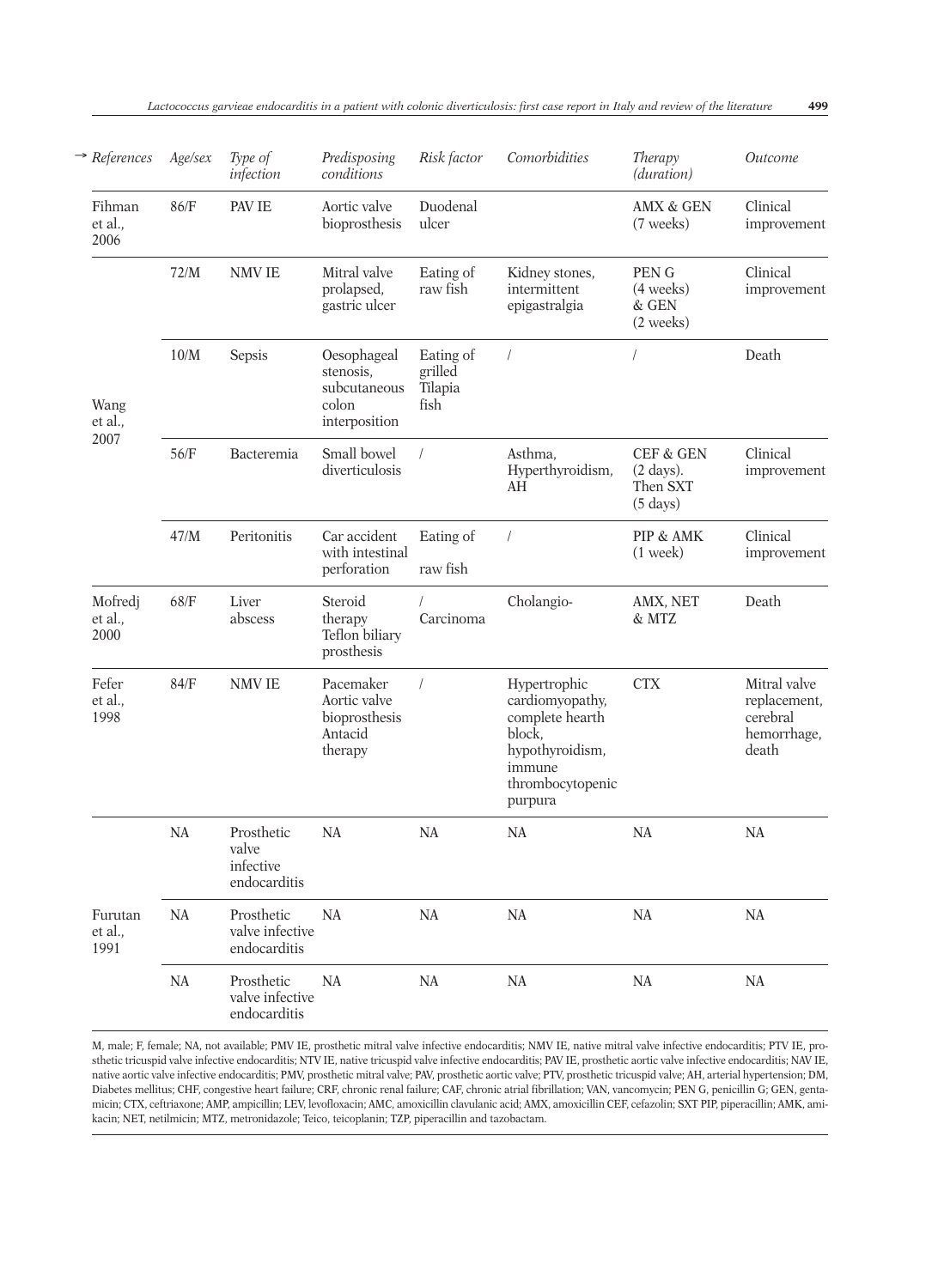of contaminated fish could be the source of infection. The exact incidence of such infection cannot be defined because of the difficulties in the distinction of *Lactococcus spp.* from *Enterococcus spp* using biochemical reactions only (Teixeira *et al.,* 1996). Automated phenotypic systems, such as Vitek® and MicroScan® (Dade Bhering, West Sacramento, CA), may not correctly identify *Lactococcus* genus without additional tests. As occurred in our case, a more precise identification of *Lactococcus spp.* can be achieved with molecular techniques, including 16S rRNA gene sequencing (Zlotkin *et al.,* 1998). Concerning antibiotic susceptibility testing, Vitek<sup>®</sup> 2 is an automated method but it is not the gold standard for *Lactococcus spp*. Based on a better pattern of antibiotic release, the most reliable method for antibiotic susceptibility testing for this microorganism is the E-test (Fihman *et al.,* 2006). The pattern of antibiotic susceptibility can help to discriminate among *Lactococcus* species: resistance to clindamycin is a feature of *L. garvieae* whereas *L. lactis* is always susceptible (Elliott *et al.,* 1996). An analysis of the case reports published over the last 20 years, showed 21 cases of *L. garvieae* related infections (Table 2): 13 infective endocarditis (6 native valves infections and 7 prosthetic valve infections) (Fefer *et al.,* 1998; Furutan *et al.,* 2001; Fihman *et al.,* 2006; Vinh *et al.,* 2006; Wang *et al.,* 2007; Yiu *et al.,* 2007; Li *et al.,* 2008; Hirakawa *et al.,* 2011; Watanabe *et al.,* 2011; Wilbring *et al.,* 2011; Zuily *et al.,* 2011), 3 cases of bacteremia, of which 2 without definite infective focus, the third associated with diverticulitis (Wang *et al.,* 2007; Nadrah *et al.,* 2011), one peritonitis (Wang *et al.,* 2007), one liver abscess (Mofredj *et al.,* 2000), one osteomyelitis with possible endocarditis (James *et al.,* 2000), one spondylodiscitis (Chan *et al.,* 2011), and one hip prosthesis infection (Aubin *et al.,* 2011). Most of patients were elderly, with underlying disease and predisposing factors, such as prosthetic heart valve, gastrointestinal tract lesions (ulcers, polyps), use of antacid drugs. Some patients had a history of consumption of raw or grilled fish, or were in close contact with raw fish because of their work. All patients were treated with antibiotic therapy, mainly β-lactam antibiotics, with clinical improvement. Only three cases of death are reported (Table 2).

*L. garvieae* seems to behave like an opportunistic

pathogen in the elderly, in immunocompromised subjects, in individuals affected by malignancy or cardiovascular diseases and in carriers of prosthetic valves. In our patient we recognized 4 risk factors for *L. garvieae* endocarditis: age, cardiovascular disease, the presence of a prosthetic valve and surgically modified mitral valve. In the present case we can consider as further risk factors the chronic use of antacid drugs, the eating of Italian naturally fermented cheese and fish (James *et al.,* 2000, Fortina *et al.*, 2007) and the colonic diverticulosis with recurrence of diverticulitis.

In conclusion, *L. garvieae* is a human opportunistic pathogen which most common presentation is infective endocarditis (14/22 reported cases, including our patient), involving native  $(n=6)$ , prosthetic  $(n=7)$  or repaired  $(n=1)$  valve. The route of infection can be the ingestion of contaminated raw fish, grilled fish or not matured cheese. Because of the increasing development of aquaculture in which *L. garvieae* can cause seasonal outbreaks, the number of human cases of *L. garvieae* infection is expected to arise. Moreover, the exact incidence of *L. garvieae* infection is unknown because of misidentification using automated systems. Consequently, *L. garvieae* should be taken into consideration in patients with endocarditis due to *Enterococcus spp.* with non-standard phenotype.

#### **REFERENCES**

- AUBIN G.G., BÉMER P., GUILLOUZOUIC A., CRÉMET L., TOUCHAIS S., FRAQUET N., BOUTOILLE D., REYNAUD A., LEPELLETIER D., CORVEC S. (2011). First report of a hip prosthetic and joint infection caused by *Lactococcus garvieae* in a woman fishmonger. *J. Clin. Microbiol.* **49** (5), 2074-2076.
- BOONE D.R., CASTELNHOZ R.W., GARRITY G.M. (2001) Bergey's manual of systematic bacteriology*.* 2nd ed. New York: Springer.
- CHAN J.F., WOO P.C., TENG J.L., LAU S.K., LEUNG S.S., TAM F.C., YUEN K.Y. (2011). Primary infective spondylodiscitis caused by *Lactococcus garvieae* and a review of human *L. garvieae* infections. *Infection.* **39** (3), 259-264.
- DURACK D.T., LUKES A.S., BRIGHT D.K. (1994). New criteria for diagnosis of infective endocarditis: utilization of specific echocardiographic finding: Duke Endocarditis Service. *Am. J. Med.* **96**, 200-209.
- ELLIOTT J.A., FACKLAM R.R. (1996). Antimicrobial sus-